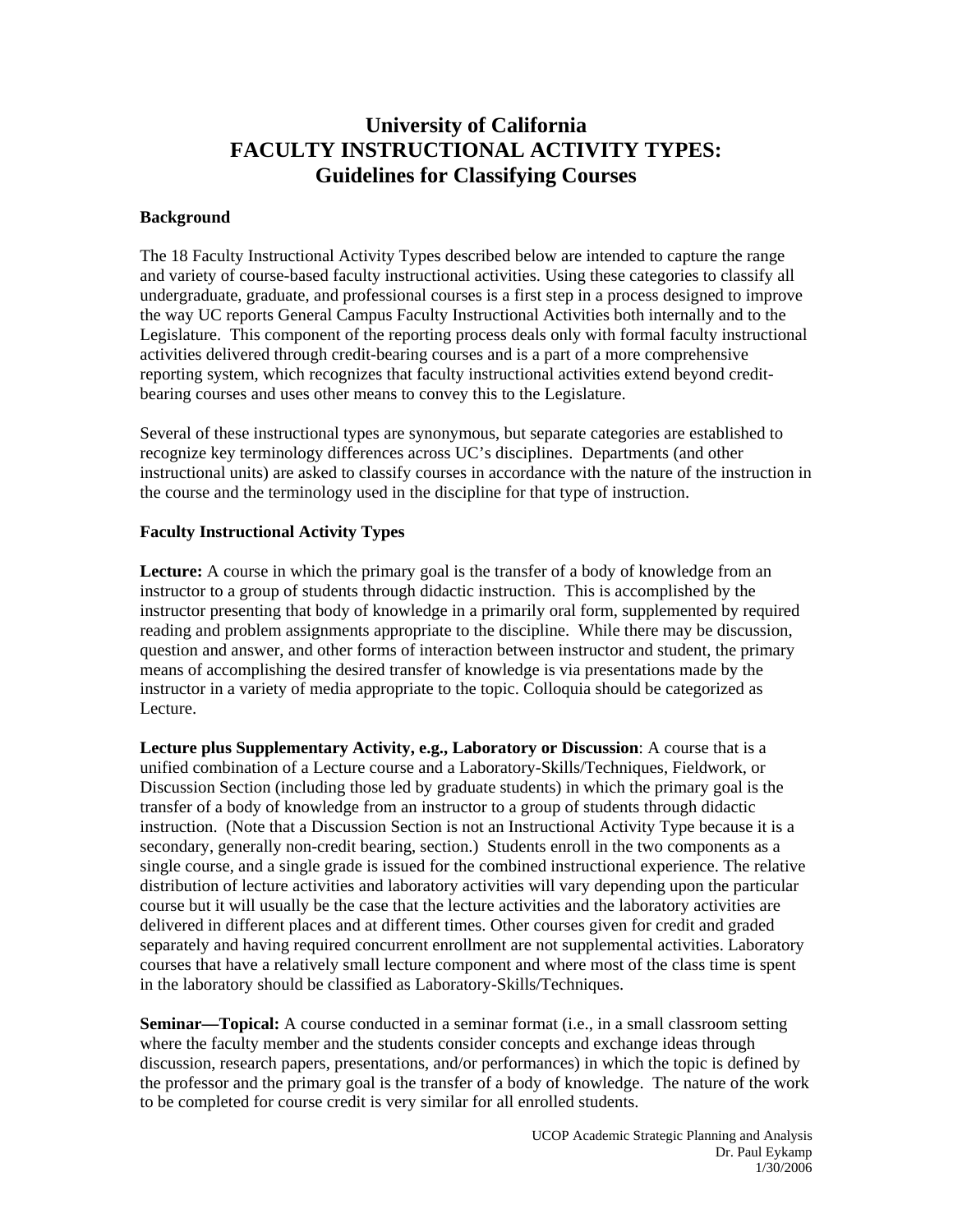**Seminar—Research/Creative Development:** A course conducted in a seminar format (i.e., in a small classroom setting where the faculty member and the students consider concepts and exchange ideas through discussion, research papers, presentations, and/or performances) in which the primary focus of the seminar is on-going research/creative work being conducted by the participants in the seminar. Student presentations, papers and/or projects are a major component of the seminar. The specific work to be completed for course credit will differ for each enrolled student. Most laboratory research meetings would be in this category.

**Conference:** A form of Individualized Study in which a student and a faculty member meet on a regular, one-on-one basis to discuss on-going work such as a research project, dissertation work, or other academic issues.

**Fieldwork—Research:** A course that takes place in a field location in which the primary objective is for the student to gain experience in research methodologies and practices utilized in the discipline or profession. Fieldwork is commonly associated with the physical sciences, human development, and social work where the sites provide direct access to specimens, structures, social situations, and clients. Students are usually expected to produce a research product that includes the collection of data and/or direct client interaction, analysis, and the writing of a report. The specific work to be completed for course credit will differ for each enrolled student. In general, these courses are advanced courses for which the student has mastered or is in the process of mastering the basic content and methodologies of the discipline. On occasion, these courses are taken in tandem with Fieldwork—Skills/Techniques courses as a distinct component of a fieldwork experience.

**Fieldwork—Skills/Techniques:** A course that takes place in a field location in which the primary objective is for the student to acquire mastery of techniques and principles that are best learned in the field setting. Fieldwork is commonly associated with the physical sciences, human development, and social work where the sites provide direct access to specimens, structures, social situations, and clients. The specific work to be completed for course credit is very similar for all enrolled students. On occasion, these courses are taken in tandem with Fieldwork— Research courses as a distinct component of a fieldwork experience.

**Individualized Instruction:** A course in which a faculty member and a student directly negotiate the content of the course and the method by which the student will meet the goals of and receive credit for the course. Students work with a great degree of self-direction, but their progress is dependent upon the guidance and review of a faculty member. These courses include those in which masters or doctoral students register while conducting thesis and dissertation research and writing theses and dissertations. In Individualized Study courses, students may carry out activities in a research laboratory, conduct research in a library or similar intellectual environment, and/or develop a creative product such as a series of paintings, an extensive computer project, or a performance. Individualized Study courses may also involve the faculty member and the student agreeing upon a set of readings that the student will use as the starting point for the production of a paper or other scholarly work such as a musical composition or other creative activity. (In the old categorization method, many courses of this type are categorized as Independent Study.) Individualized Study courses typically meet on an ad hoc basis at a location convenient to both the faculty member and student.

**Internship:** A course in which students to carry out all or a major part of the work at an offcampus site. The site is selected because its characteristics allow for a beneficial experience that could not be achieved on campus. Often the professionals at the internship placement site take an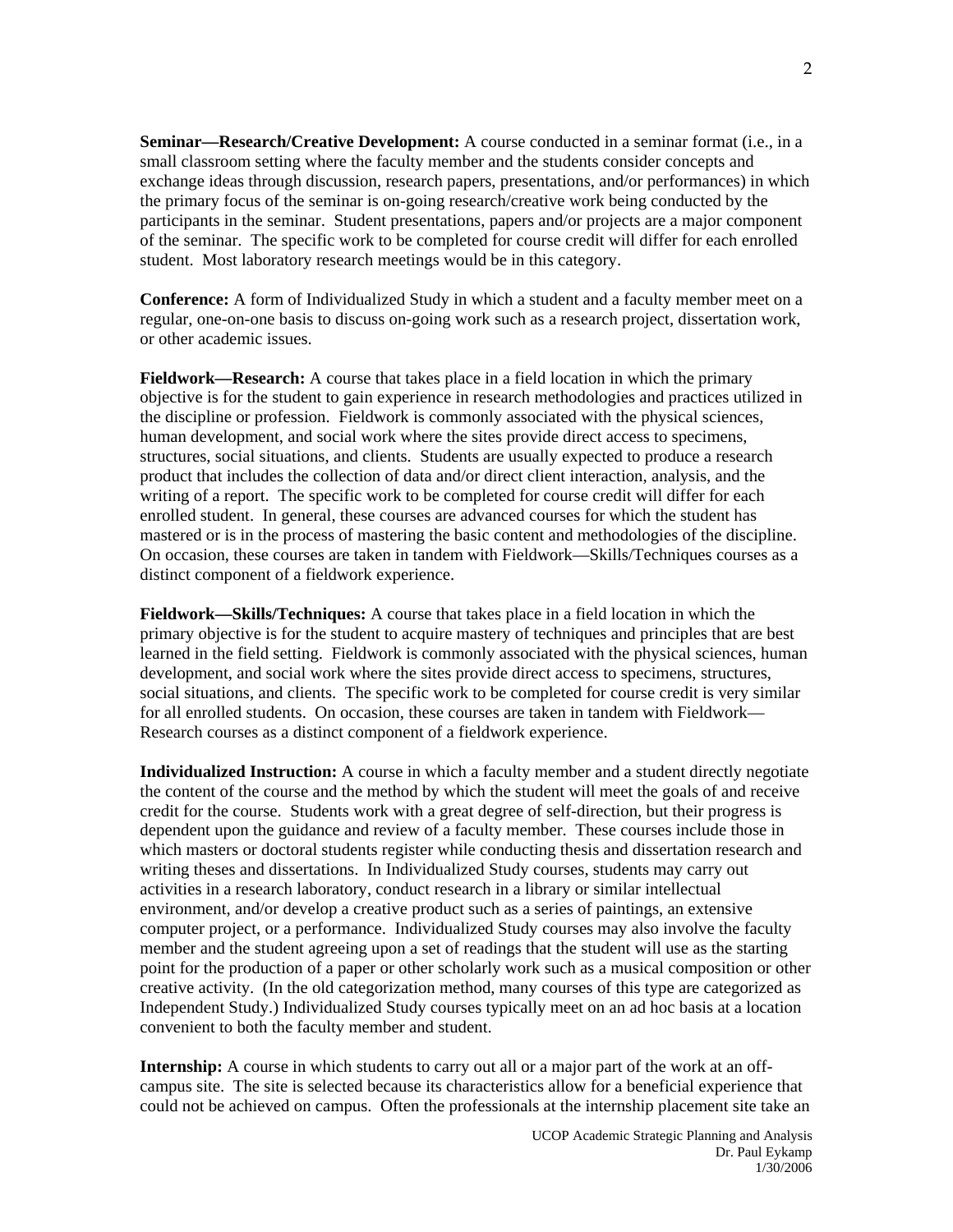active role, along with the faculty member, in shaping student experience, and these professionals at the site provide a substantial degree of guidance and feedback. The responsibility for the form of the internship and evaluation of the student's performance, however, is the responsibility of the faculty member. This course type shares some features of fieldwork courses.

**Laboratory—Research:** A course that takes place in a laboratory setting in which the primary, but not exclusive, objective is for the student to gain experience in the production of new knowledge in a laboratory setting. Students are usually expected to produce a research product that includes the collection of data, analysis of those data, and the writing of a report. The specific work to be completed for course credit will differ for each enrolled student.

**Laboratory—Skills/Techniques:** A course that takes place in a laboratory setting in which the primary, but not exclusive, objective is for the student to acquire mastery of techniques and principles that are best learned in a laboratory setting. Students typically gain hands-on experience in the use of equipment and procedures, and they conduct, analyze, and write up a set of specified laboratory exercises. The specific work to be completed for course credit is very similar for all students enrolled in the specific course. This course type also includes foreign language courses in which the primary focus is the acquisition of listening and speaking skills in the language being taught and courses whose primary objective is to advance students' composition and rhetoric skills.

**Legal/Medical Clerkship:** A form of Internship generally used in the context of medical or law school curricula that usually takes place in an off-campus location, such as a hospital or courthouse.

**Practicum:** A course in which the primary goal is to enhance the student's previously acquired knowledge and abilities by applying them to real cases or situations that are carefully supervised by the instructor. This course type is most typically used in fields such as clinical psychology, social welfare, and other healing arts to describe a course in which the student is having his or her first supervised experience in delivering interventions.

**Practicum—Teaching:** A course in which faculty members formally prepare students, especially teaching assistants, who are responsible for instructing other students in discussion, laboratory, or other class settings (primarily secondary sections) to meet their teaching responsibilities. Such instruction may be relevant to a particular course, or it may be in anticipation of future teaching.

**Project:** A course in which a faculty member guides one or more students, typically a group of students, in solving a complex problem specified by the faculty member. The primary goal is to gain knowledge of how complicated systems work and why successful solutions must consider multiple aspects of a problem. This instruction type is typically used in engineering, management, and some other professional disciplines.

**Studio—Production/Creative Development:** A course that takes place in a studio setting in which the primary, but not only, objective is for the student to gain experience in the production of major creative works in a studio setting. Students are expected to enhance the development of their work, which might be perfecting a performance, creating a series of paintings, a musical composition, a film, a public performance or exhibition (including design of specific aspects such as production set, lighting or costume design), or similar creative output(s).

**Studio—Technique:** A course that takes place in a studio setting in which the primary, but not only, objective is for the student to acquire mastery of techniques and principles that are best